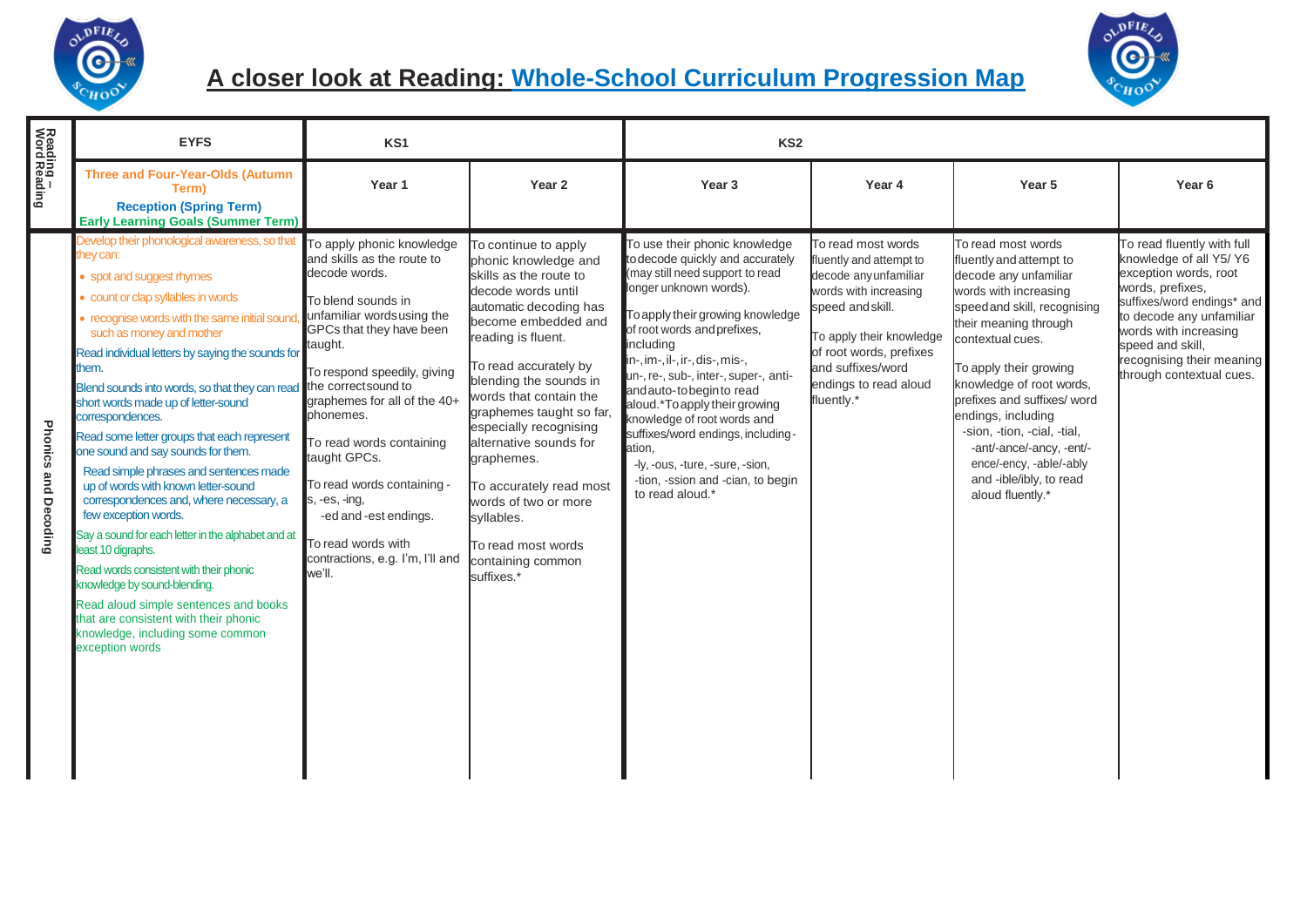| Common<br>Exception<br>Words | Read a few common exception words<br>matched to the school's phonic<br>programme.<br>To read some common<br>irregular words.                                                                                                                                                                                                                                                                                                                                                                                                                                                                                                                                                                                                                                                              | To read Y1 common<br>exception words, noting<br>unusual correspondences<br>between spelling and<br>sound and where these<br>occur in words.                                                                                                                | To read most Y1 and Y2<br>common exception words*,<br>noting unusual<br>correspondences<br>between spelling and sound<br>and where these occur in the<br>word.                                                                                                                                                                                                                                                              | To begin to read<br>Y3/Y4 exception<br>words.* | To read all Y3/Y4 exception<br>words*, discussing the<br>unusual correspondences<br>between spelling and these<br>occur in the word. | To read most Y5/ Y6<br>exception words.<br>discussing the unusual<br>correspondences between<br>spelling and sound and<br>where these occur in the<br>word.                                              |  |
|------------------------------|-------------------------------------------------------------------------------------------------------------------------------------------------------------------------------------------------------------------------------------------------------------------------------------------------------------------------------------------------------------------------------------------------------------------------------------------------------------------------------------------------------------------------------------------------------------------------------------------------------------------------------------------------------------------------------------------------------------------------------------------------------------------------------------------|------------------------------------------------------------------------------------------------------------------------------------------------------------------------------------------------------------------------------------------------------------|-----------------------------------------------------------------------------------------------------------------------------------------------------------------------------------------------------------------------------------------------------------------------------------------------------------------------------------------------------------------------------------------------------------------------------|------------------------------------------------|--------------------------------------------------------------------------------------------------------------------------------------|----------------------------------------------------------------------------------------------------------------------------------------------------------------------------------------------------------|--|
| <b>Fluency</b>               | Understand the five key concepts about<br>print:<br>print has meaning<br>the names of different parts of a<br>book<br>print can have different purposes<br>page sequencing<br>we read English text from left to<br>right and from top to bottom<br>Blend sounds into words, so that they<br>can read short words made up of letter-<br>sound correspondences.<br>Read simple phrases and sentences<br>made up of words with known letter-<br>sound correspondences and, where<br>necessary, a few exception words.<br>Re-read books to build up their<br>confidence in word reading, their<br>fluency and their understanding and<br>enjoyment.<br>Read aloud simple sentences and<br>books that are consistent with their<br>phonic knowledge, including some<br>common exception words. | To accurately read texts<br>that are consistent with<br>their developing phonic<br>knowledge, that do not<br>require them to use other<br>strategies to work out<br>words.<br>To reread texts to build<br>up fluency and<br>confidence in word<br>reading. | To read aloud books<br>(closely matched to their<br>improving phonic<br>knowledge), sounding out<br>unfamiliar words accurately,<br>automatically and without<br>undue hesitation.<br>To reread these books to<br>build up fluency and<br>confidence in word reading.<br>To read words accurately and<br>fluently without overt<br>sounding and blending, e.g.<br>at over 90 words per minute,<br>in age-appropriate texts. |                                                |                                                                                                                                      | At this stage, teaching comprehension skills should be taking precedence over teaching word reading and fluency<br>specifically. Any focus on word reading should support the development of vocabulary. |  |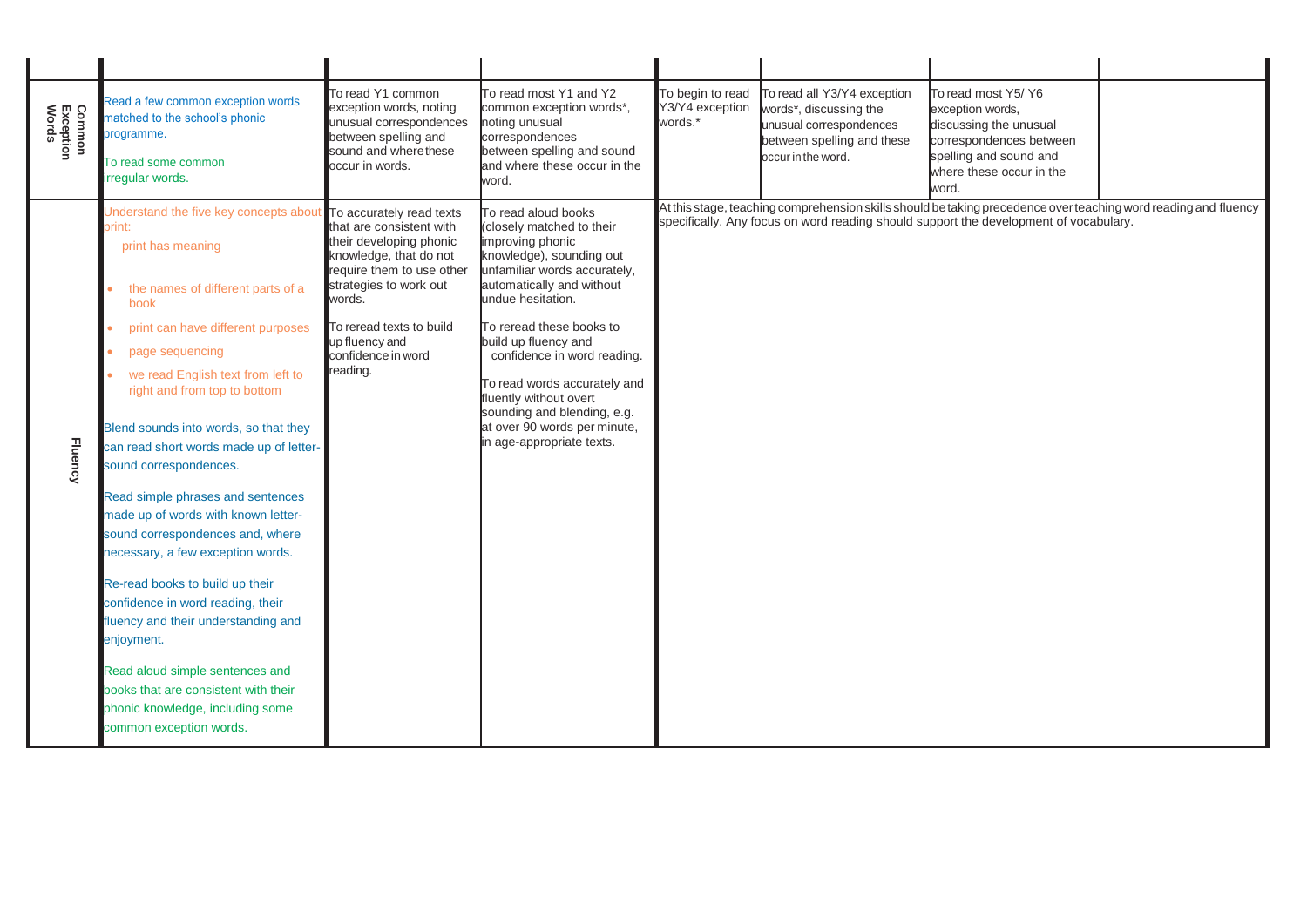|                                           | <b>EYFS</b>                                                                                                                                                                                                                                                                                                                                                                                                                                                                                                                                                                                                                                                                                                | KS1                                                                               |                                                                                                                                                                                                                                                       | KS <sub>2</sub> |        |        |                   |
|-------------------------------------------|------------------------------------------------------------------------------------------------------------------------------------------------------------------------------------------------------------------------------------------------------------------------------------------------------------------------------------------------------------------------------------------------------------------------------------------------------------------------------------------------------------------------------------------------------------------------------------------------------------------------------------------------------------------------------------------------------------|-----------------------------------------------------------------------------------|-------------------------------------------------------------------------------------------------------------------------------------------------------------------------------------------------------------------------------------------------------|-----------------|--------|--------|-------------------|
| Reading –<br>Comprehension                | <b>Three and Four-Year-Olds</b><br>(Autumn Term)<br><b>Reception (Spring Term)</b><br><b>Early Learning Goals</b><br>(Summer Term)                                                                                                                                                                                                                                                                                                                                                                                                                                                                                                                                                                         | Year <sub>1</sub>                                                                 | Year 2                                                                                                                                                                                                                                                | Year 3          | Year 4 | Year 5 | Year <sub>6</sub> |
| Understanding and Correcting Inaccuracies | Enjoy listening to longer<br>stories and can remember<br>much of what happens.<br>Understand 'why' questions,<br>like: "Why do you think the<br>caterpillar got so fat?"<br>Be able to express a point of<br>view and debate when they<br>disagree with an adult or a<br>friend, using words as well as<br>actions<br>Listen to and talk about<br>stories to build familiarity<br>and understanding.<br>Listen to and talk about<br>selected non-fiction to<br>develop a deep familiarity<br>with new knowledge and<br>vocabulary.<br>Demonstrate understanding<br>of what has been read to<br>them by retelling stories and<br>narratives using their own<br>words and recently<br>introduced vocabulary. | To check that a text makes<br>sense to them as they read<br>and to self- correct. | To show understanding by<br>drawing on what they<br>already know or on<br>background information<br>and vocabulary provided by<br>the teacher.<br>To check that the text makes<br>sense to them as they read<br>and to correct inaccurate<br>reading. |                 |        |        |                   |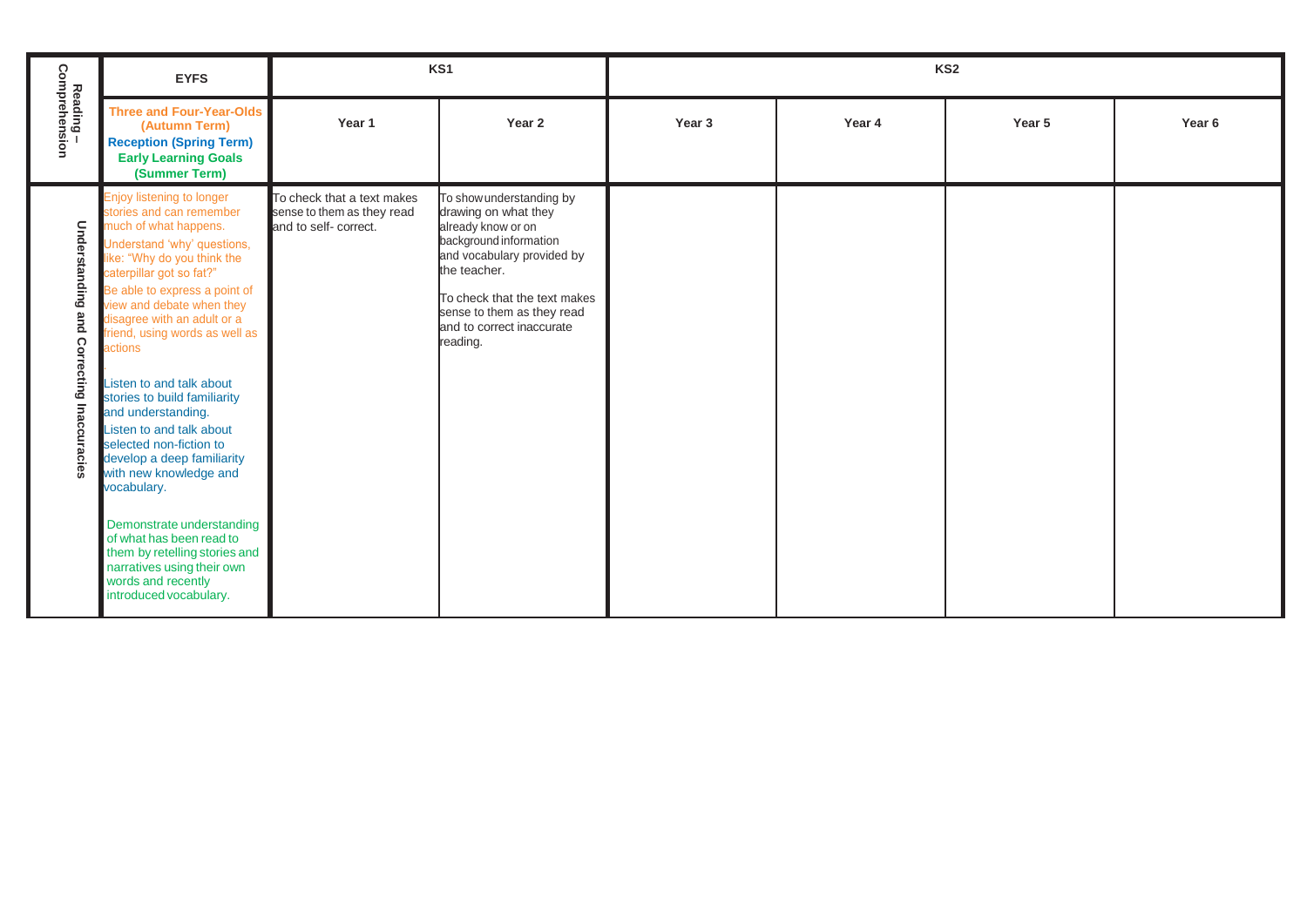**[Comparing, Contrasting and Commenting](https://www.twinkl.co.uk/resource/deep-dive-into-reading-self-review-and-resource-pack-t-e-2548595)**

Comparing, Contrasting and Commenting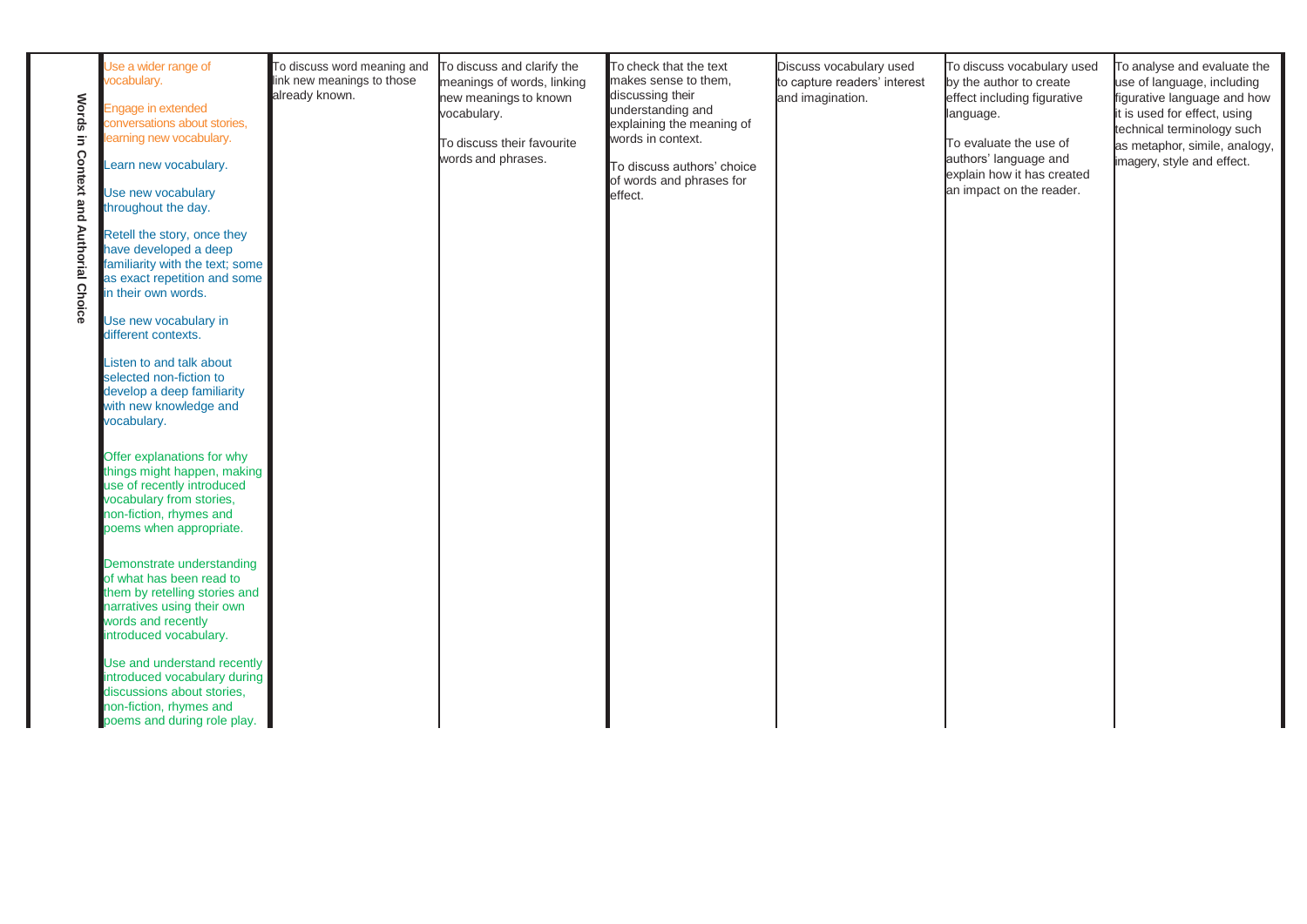| Inference and Prediction | Understand 'why' questions,<br>like: "Why do you think the<br>caterpillar got so fat?"<br>Offer explanations for why<br>things might happen, making<br>use of recently introduced<br>vocabulary from stories, non-<br>fiction, rhymes and poems<br>when appropriate.<br>Anticipate (where appropriate)<br>key events in stories.                                                                                                                                                                                                                 | To begin to make simple<br>inferences.<br>To predict what might<br>happen on the basis of<br>what has been read so far. | To make inferences on the<br>basis of what is being said<br>and done.<br>To predict what might<br>happen on the basis of what<br>has been read so far in a<br>text.       | To ask and answer<br>questions appropriately,<br>including some simple<br>inference questions based<br>on characters' feelings,<br>thoughts and motives.<br>To justify predictions using<br>evidence from the text. | To draw inferences from<br>characters' feelings, thoughts<br>and motives that justifies<br>their actions, supporting their<br>views with evidence from the<br>text.<br>To justify predictions from<br>details stated and implied.                                                                  | To draw inferences from<br>characters' feelings, thoughts accounts of the same event<br>and motives.<br>To make predictions based<br>on details stated and<br>implied, justifying them in<br>detail with evidence from the<br>text. | To consider different<br>and to discuss viewpoints<br>(both of authors and of<br>fictional characters).<br>To discuss how characters<br>change and develop through<br>texts by drawing inferences<br>based on indirect clues. |
|--------------------------|--------------------------------------------------------------------------------------------------------------------------------------------------------------------------------------------------------------------------------------------------------------------------------------------------------------------------------------------------------------------------------------------------------------------------------------------------------------------------------------------------------------------------------------------------|-------------------------------------------------------------------------------------------------------------------------|---------------------------------------------------------------------------------------------------------------------------------------------------------------------------|---------------------------------------------------------------------------------------------------------------------------------------------------------------------------------------------------------------------|----------------------------------------------------------------------------------------------------------------------------------------------------------------------------------------------------------------------------------------------------------------------------------------------------|-------------------------------------------------------------------------------------------------------------------------------------------------------------------------------------------------------------------------------------|-------------------------------------------------------------------------------------------------------------------------------------------------------------------------------------------------------------------------------|
| Poetry and Performance   | Sing a large repertoire of songs.<br>Know many rhymes, be able to<br>talk about familiar books, and<br>be able to tell a long story.<br>Take part in simple pretend<br>play, using an object to<br>represent something else even<br>though they are not similar.<br><b>Begin to develop complex</b><br>stories using small world<br>equipment like animal sets,<br>dolls and dolls houses, etc.<br>Remember and sing entire<br>songs.<br>Sing the melodic shape<br>(moving melody, such as up<br>and down and down and up) of<br>familiar songs. | To recite simple poems by<br>heart.                                                                                     | To continue to build up a<br>repertoire of poems learnt<br>by heart, appreciating these<br>and reciting some with<br>appropriate intonation to<br>make the meaning clear. | To prepare and perform<br>poems and play scripts that<br>show some awareness of<br>the audience when reading<br>aloud.<br>To begin to use appropriate<br>intonation and volume when<br>reading aloud.               | To recognise and discuss<br>some different forms of<br>poetry (e.g. free verse or<br>narrative poetry).<br>To prepare and perform<br>poems and play scripts with<br>appropriate techniques<br>(intonation, tone, volume<br>and action) to show<br>awareness of the audience<br>when reading aloud. | To continually show an<br>awareness of audience<br>when reading out loud using<br>intonation, tone, volume and<br>action.                                                                                                           | To confidently perform texts<br>(including poems learnt by<br>heart) using a wide range of<br>devices to engage the<br>audience and for effect.                                                                               |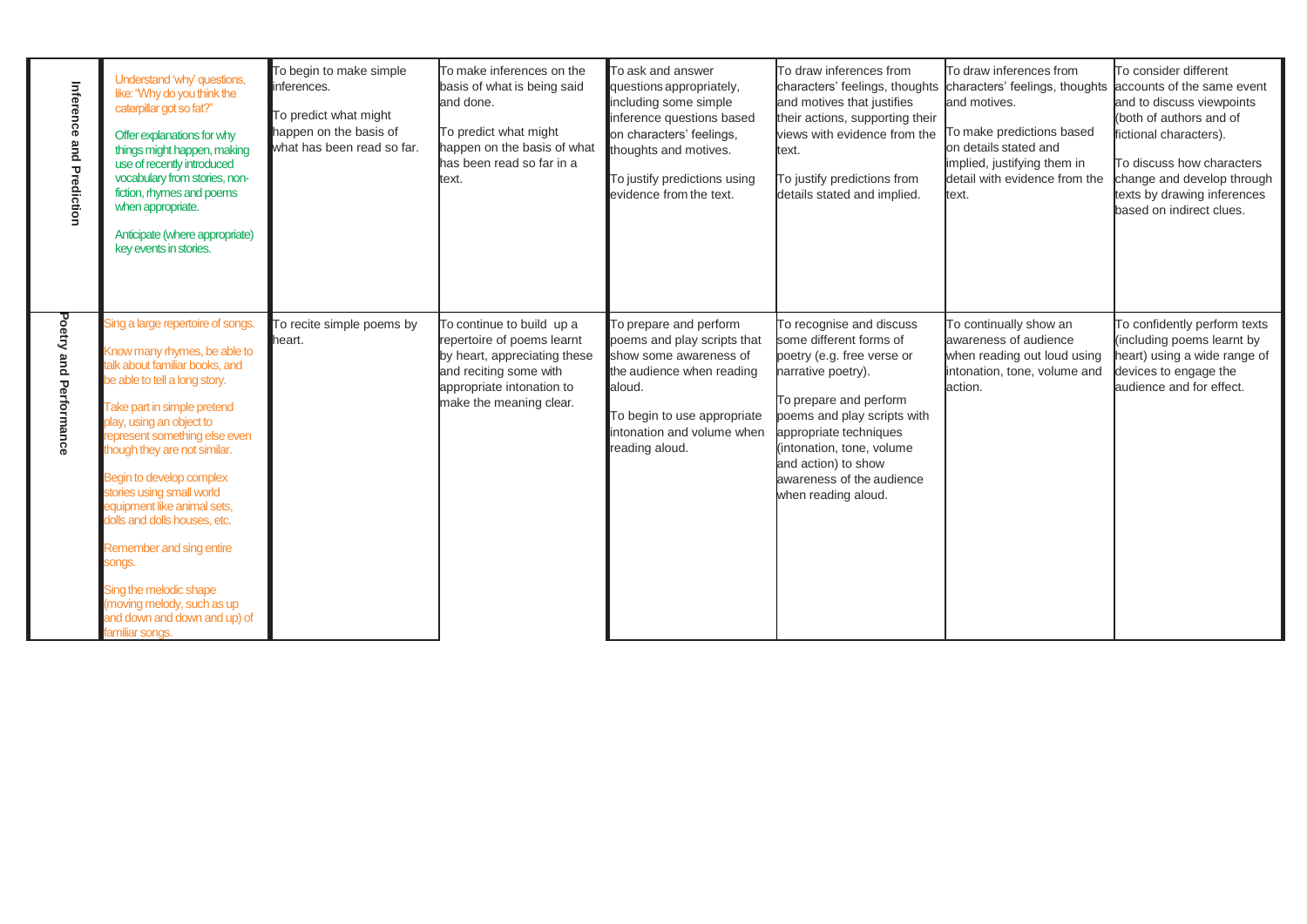| Create their own songs, or<br>improvise a song around one<br>they know.                                                                                           |  |  |  |
|-------------------------------------------------------------------------------------------------------------------------------------------------------------------|--|--|--|
| Engage in story times.                                                                                                                                            |  |  |  |
| Retell the story, once they have<br>developed a deep familiarity<br>with the text; some as exact<br>repetition and some in their<br>own words.                    |  |  |  |
| Learn rhymes, poems and<br>songs.                                                                                                                                 |  |  |  |
| Sing in a group or on their own,<br>increasingly matching the pitch<br>and following the melody.                                                                  |  |  |  |
| Develop storylines in their<br>pretend play.                                                                                                                      |  |  |  |
| Demonstrate understanding of<br>what has been read to them by<br>retelling stories and narratives<br>using their own words and<br>recently introduced vocabulary. |  |  |  |
| Make use of props and<br>materials when role playing<br>characters in narratives and<br>stories.                                                                  |  |  |  |
| Invent, adapt and recount<br>narratives and stories with their<br>peers and their teacher.                                                                        |  |  |  |
| Perform songs, rhymes,<br>poems and stories with others,<br>and (when appropriate) try to<br>move in time to music.                                               |  |  |  |